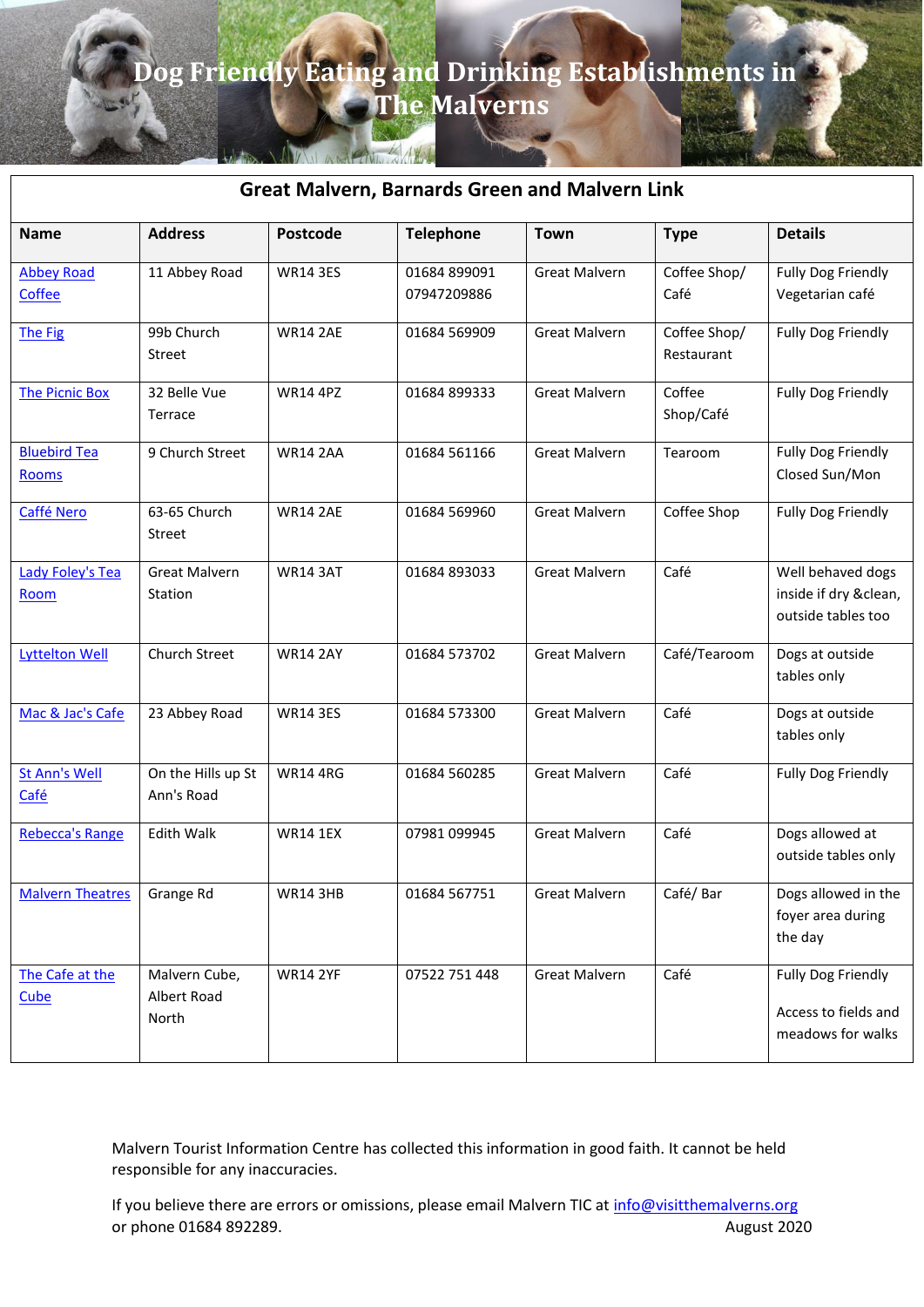| Aldwyn's at<br><b>Ellerslie</b>                                          | Abbey Road                 | <b>WR14 3HL</b> | 01684 214003 | <b>Great Malvern</b>  | Restaurant                           | Dogs allowed in the<br>bar area and<br>outside terrace |
|--------------------------------------------------------------------------|----------------------------|-----------------|--------------|-----------------------|--------------------------------------|--------------------------------------------------------|
| Cotford Hotel -<br>L'Amuse Bouche                                        | 51 Graham Road             | <b>WR14 2HU</b> | 01684 572427 | <b>Great Malvern</b>  | Hotel<br>Restaurant                  | Bar area is dog<br>friendly                            |
| <b>Great Malvern</b><br><b>Hotel</b>                                     | Graham Road                | <b>WR14 2HN</b> | 01684 563411 | <b>Great Malvern</b>  | Hotel Bar and<br>Restaurant          | <b>Bar and Brasserie</b><br>area dog friendly          |
| <b>The Nags Head</b>                                                     | 19-21 Bank<br>Street       | <b>WR14 2JG</b> | 01684 574373 | <b>Great Malvern</b>  | Pub/<br>Restaurant                   | Fully Dog Friendly<br>inside and outside               |
| Peppe's Italian<br>restaurant                                            | 5 Church Walk              | <b>WR14 2XH</b> | 01684 578288 | <b>Great Malvern</b>  | Restaurant                           | 2 tables outside in<br>the warmer months               |
| <b>Ask Italian</b><br>Restaurant                                         | 6-8 Belle Vue<br>Terrace   | <b>WR14 4PZ</b> | 01684 893500 | <b>Great Malvern</b>  | Restaurant                           | Dogs allowed in the<br>courtyard outside               |
| <b>Red Lion Inn</b>                                                      | 4 St Ann's Road            | <b>WR14 4RG</b> | 01684 564787 | <b>Great Malvern</b>  | Pub with<br>classic and<br>Thai food | Dogs allowed in<br>certain areas in pub<br>and outside |
| <b>The Mount</b><br><b>Pleasant Hotel</b><br><b>Bar &amp; Restaurant</b> | <b>Belle Vue Terrace</b>   | <b>WR14 4PZ</b> | 01684 561837 | <b>Great Malvern</b>  | Hotel<br>Restaurant                  | Dogs allowed<br>outside on the<br>terrace              |
| Cafe in the Green                                                        | 121 Barnards<br>Green Road | <b>WR14 3LT</b> | 01684 574648 | <b>Barnards Green</b> | Café                                 | Dogs allowed at the<br>2 tables outside at<br>front    |
| Poolbrook<br><b>Kitchen</b>                                              | 118 Poolbrook<br>Road      | <b>WR14 3JD</b> | 01684 574609 | <b>Barnards Green</b> | Café                                 | Fully Dog Friendly                                     |
| <b>Green Dragon</b>                                                      | <b>Guarlford Road</b>      | <b>WR14 3QT</b> | 01684 572350 | <b>Barnards Green</b> | Pub/<br>Restaurant                   | Dogs allowed<br>outside in the<br>garden, not inside   |
| <b>The Bluebell</b>                                                      | <b>Guarlford Road</b>      | <b>WR14 3QP</b> | 01684 575031 | <b>Barnards Green</b> | Pub/<br>Restaurant                   | Dogs allowed in bar<br>area and outside                |
| <b>The Morgan</b>                                                        | 36 Clarence Road           | <b>WR14 3EQ</b> | 01684 578575 | <b>Barnards Green</b> | Pub with food                        | Fully Dog Friendly                                     |
| <b>Three</b><br>Horseshoes                                               | 105 Poolbrook<br>Road      | <b>WR14 3JW</b> | 01684 567120 | <b>Barnards Green</b> | Pub/<br>Restaurant                   | Dogs allowed in bar<br>area and outside                |

Malvern Tourist Information Centre has collected this information in good faith. It cannot be held responsible for any inaccuracies.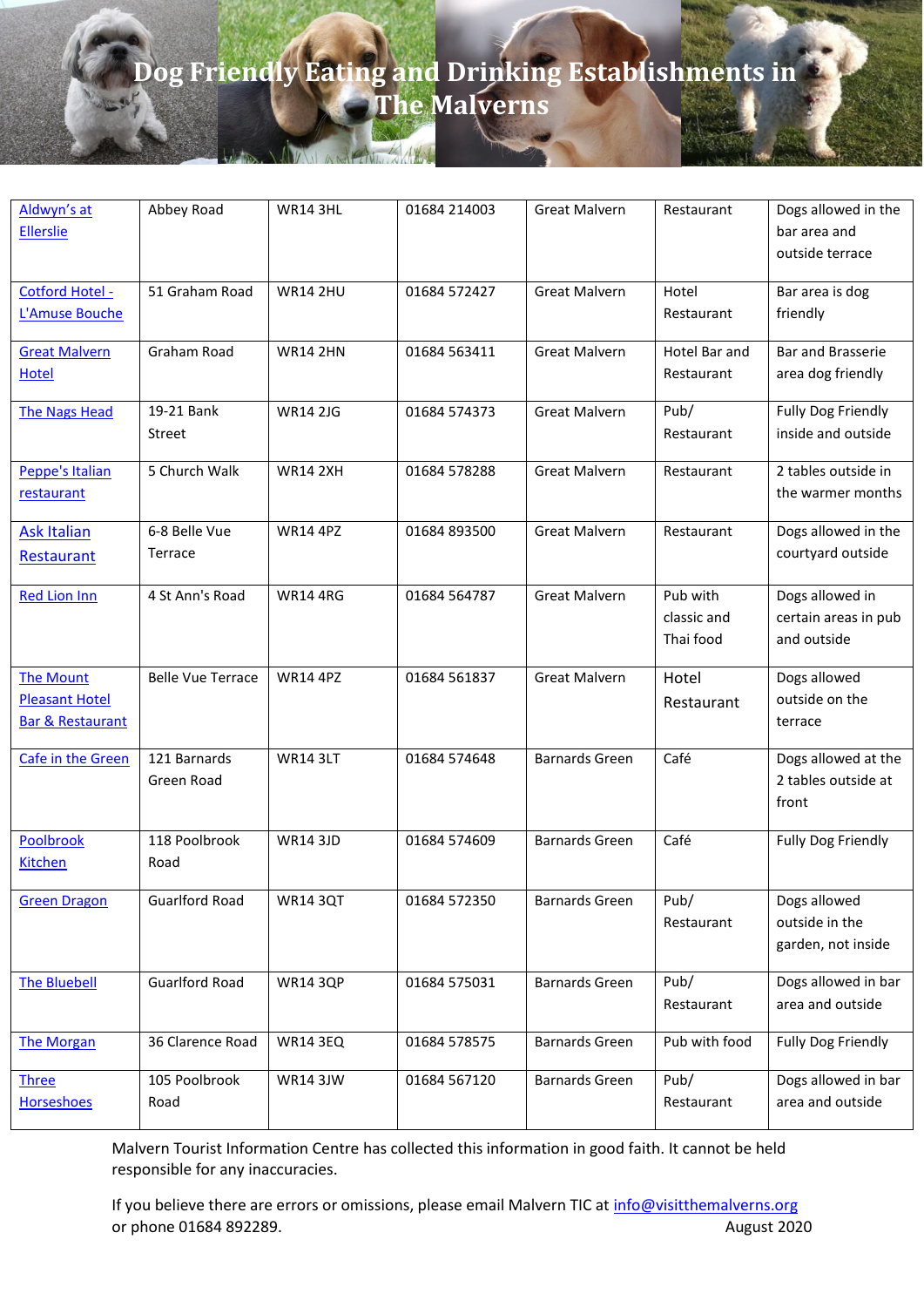| The Plough and                       | Rhydd Road,                                | <b>WR13 6NY</b> | 01684 218410 | Guarlford     | Pub/                            | Dogs allowed in bar                                                  |  |  |  |
|--------------------------------------|--------------------------------------------|-----------------|--------------|---------------|---------------------------------|----------------------------------------------------------------------|--|--|--|
| <b>Harrow</b>                        | Guarlford                                  |                 |              |               | Restaurant                      | area and outside                                                     |  |  |  |
| Caffé Nero                           | <b>Great Malvern</b><br><b>Retail Park</b> | <b>WR14 1LQ</b> | 01684 569960 | Malvern Link  | Coffee Shop                     | <b>Fully Dog Friendly</b>                                            |  |  |  |
| <b>Express Inn</b>                   | Quest Hills Road                           | <b>WR14 1ND</b> | 01684 574777 | Malvern Link  | Pub                             | <b>Fully Dog Friendly</b>                                            |  |  |  |
| <b>Gloster Arms</b>                  | <b>Merton Road</b>                         | <b>WR14 1ND</b> | 01684 568390 | Malvern Link  | Pub with food                   | Fully Dog Friendly                                                   |  |  |  |
| <b>London House</b><br>Café          | 247 Worcester<br>Rd                        | <b>WR14 1EN</b> | 01684 437040 | Malvern Link  | Coffee<br>Shop/Café             | Fully Dog Friendly                                                   |  |  |  |
| <b>3Sixty Coffee</b><br><b>House</b> | Victoria Park                              | <b>WR14 2JZ</b> |              | Malvern Link  | Café                            | <b>Fully Dog Friendly</b>                                            |  |  |  |
| New Inn                              | 105 Lower<br>Howsell Rd                    | <b>WR14 1DN</b> | 01886 832365 | Malvern Link  | Pub with food                   | Dog friendly inside<br>and out - stay on<br>the lower levels         |  |  |  |
| <b>Star Inn</b>                      | 59 Cowleigh<br>Road                        | <b>WR14 1QE</b> | 01684 891918 | Malvern Link  | Pub/<br>Restaurant/<br>Takeaway | Dogs outside on<br>patio only                                        |  |  |  |
| Cottage in the<br><b>Wood</b>        | Holywell Road                              | <b>WR14 4LG</b> | 01684 575859 | Malvern Wells | Hotel Bar and<br>Restaurant     | Dogs allowed on<br>the outside terrace<br>and the covered<br>terrace |  |  |  |
| The Railway Inn                      | 78 Wells Road                              | <b>WR14 4PA</b> | 01684 578859 | Malvern Wells | Pub/<br>Restaurant              | Dogs allowed in<br>special dining room<br>and outside                |  |  |  |
| <b>West of Malvern</b>               |                                            |                 |              |               |                                 |                                                                      |  |  |  |
| <b>Sugarloaf Cafe</b>                | Westminster<br>Bank                        | <b>WR14 4AY</b> | 01684 588971 | West Malvern  | Café                            | <b>Fully Dog Friendly</b>                                            |  |  |  |
| <b>Brewers Arms</b>                  | Lower Dingle                               | <b>WR14 4BQ</b> | 01684 302761 | West Malvern  | Pub with food                   | <b>Fully Dog Friendly</b>                                            |  |  |  |
| Café Morso                           | Walwyn Rd,                                 | <b>WR13 6QG</b> | 01684 540846 | Colwall       | Coffee<br>Shop/Café             | <b>Fully Dog Friendly</b>                                            |  |  |  |

Malvern Tourist Information Centre has collected this information in good faith. It cannot be held responsible for any inaccuracies.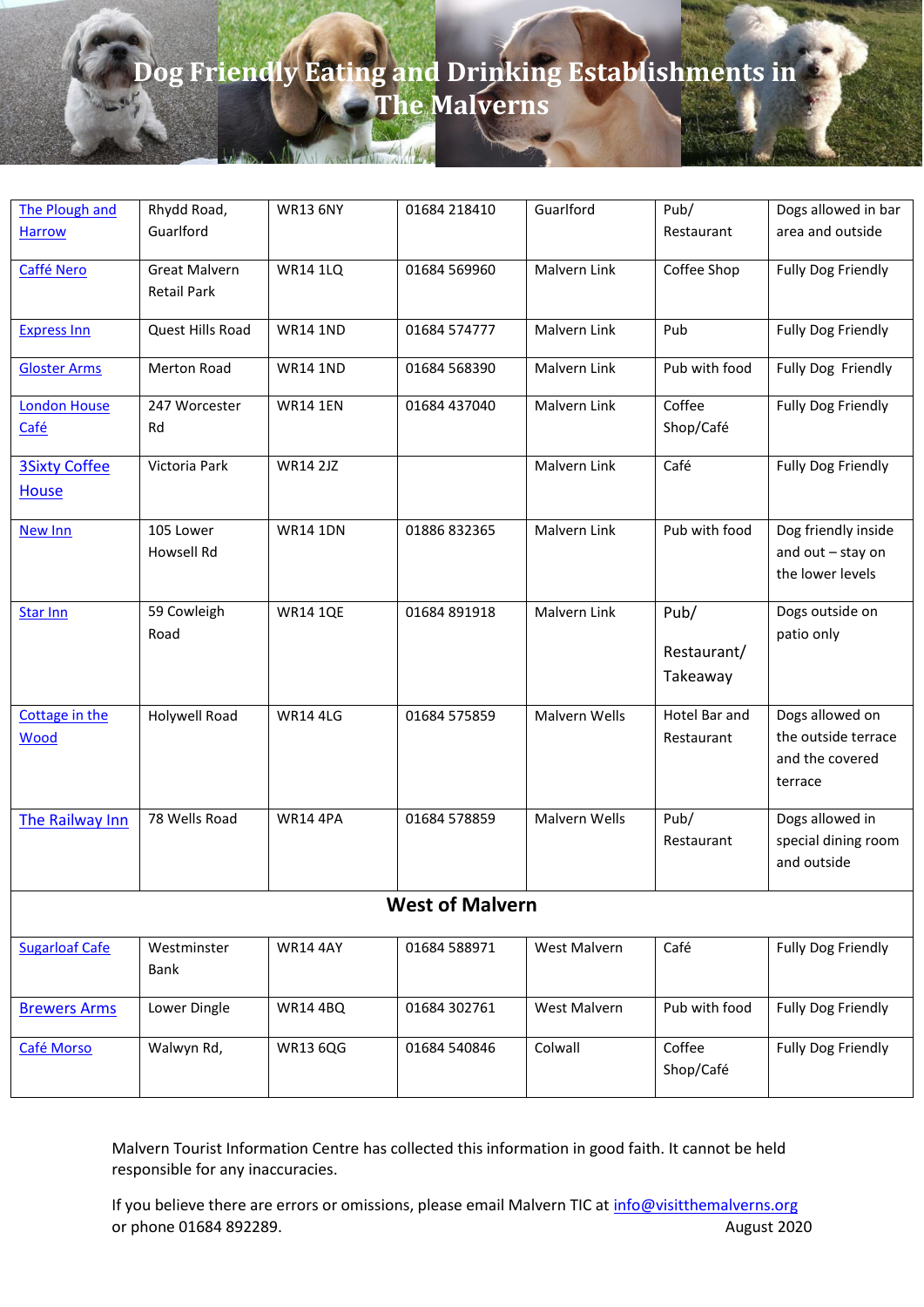| <b>Colwall Park</b>     | Walwyn Road             | <b>WR13 6QG</b> | 01684 540000            | Colwall              | Hotel Bar and  | Dogs allowed in bar       |  |  |
|-------------------------|-------------------------|-----------------|-------------------------|----------------------|----------------|---------------------------|--|--|
| <b>Hotel</b>            |                         |                 |                         |                      | Restaurant     | area and garden           |  |  |
| <b>Chase Inn</b>        | Chase Road              | <b>WR13 6DJ</b> | 01684 540276            | <b>Upper Colwall</b> | Pub with food  | <b>Fully Dog Friendly</b> |  |  |
| Cafe H2O @              | Walwyn Road,            | <b>WR13 6PL</b> | 01684 252414            | <b>Upper Colwall</b> | Café           | 2 picnic tables           |  |  |
| <b>Malvern Hills</b>    | <b>Wyche Cutting</b>    |                 |                         |                      |                | outside                   |  |  |
| GeoCentre               |                         |                 |                         |                      |                | Closed Wed                |  |  |
| Wyche Inn               | 74 Wyche Road           | <b>WR14 4EQ</b> | 01684 575396            | <b>Upper Colwall</b> | Pub with food  | Dogs allowed in           |  |  |
|                         |                         |                 |                         |                      |                | lower indoor area         |  |  |
|                         |                         |                 |                         |                      |                | and outside               |  |  |
| <b>The Kettle Sings</b> | Jubilee Drive           | <b>WR13 6DN</b> | 01684 540244            | <b>Upper Colwall</b> | Tearoom        | <b>Fully Dog Friendly</b> |  |  |
|                         | <b>Upper Colwall</b>    |                 |                         |                      |                |                           |  |  |
| <b>Blue-Ginger</b>      | Home End Farm           | <b>WR13 5NW</b> | 01886 880024            | Cradley              | Café           | Dogs allowed              |  |  |
| <b>Gallery and</b>      | <b>Stiffords Bridge</b> |                 |                         |                      |                | outside                   |  |  |
| <b>Coffee Shop</b>      |                         |                 |                         |                      |                |                           |  |  |
| <b>Red Lion Inn</b>     | <b>Stiffords Bridge</b> | <b>WR13 5NN</b> | 01886 880318            | Cradley              | Pub with food  | <b>Fully Dog Friendly</b> |  |  |
| <b>Malvern Hills</b>    | Wynds Point,            | <b>WR13 6DW</b> | 01684 540690            | Malvern /            | Hotel with Bar | Clean and dry dogs        |  |  |
| <b>Hotel</b>            | Jubilee Drive           |                 |                         | Ledbury              | and            | allowed in the            |  |  |
|                         |                         |                 |                         |                      | Restaurant     | Lounge Bar and<br>outside |  |  |
|                         |                         |                 |                         |                      |                |                           |  |  |
| Sally's Place           | Wynds Point,            | <b>WR13 6DW</b> | 07790 209288            | Malvern /            | Outside        | <b>Fully Dog Friendly</b> |  |  |
|                         | Jubilee Drive           |                 |                         | Ledbury              | Café/Kiosk     |                           |  |  |
| <b>Wellington Inn</b>   | <b>Chances Pitch</b>    | <b>WR13 6HW</b> | 01684 540269            | Malvern /            | Pub/           | Dogs allowed in bar       |  |  |
|                         |                         |                 |                         | Ledbury              | Restaurant     | area and outside          |  |  |
| <b>The GlassHouse</b>   | Holloways               | WR6 5DE         | 01886 884665            | Suckley              | Café /         | <b>Fully Dog Friendly</b> |  |  |
| Café                    | Lower Court             |                 |                         |                      | Restaurant     |                           |  |  |
|                         | Church Lane,            |                 |                         |                      |                |                           |  |  |
|                         | Lower Court             |                 |                         |                      |                |                           |  |  |
|                         |                         |                 |                         |                      |                |                           |  |  |
| <b>Marlbank Inn</b>     | Marlbank Road           | <b>WR13 6NA</b> | 01684 310603            | Welland              | Pub/           | <b>Fully Dog Friendly</b> |  |  |
|                         |                         |                 |                         |                      | Restaurant     |                           |  |  |
|                         |                         |                 | <b>North of Malvern</b> |                      |                |                           |  |  |
|                         |                         |                 |                         |                      |                |                           |  |  |

Malvern Tourist Information Centre has collected this information in good faith. It cannot be held responsible for any inaccuracies.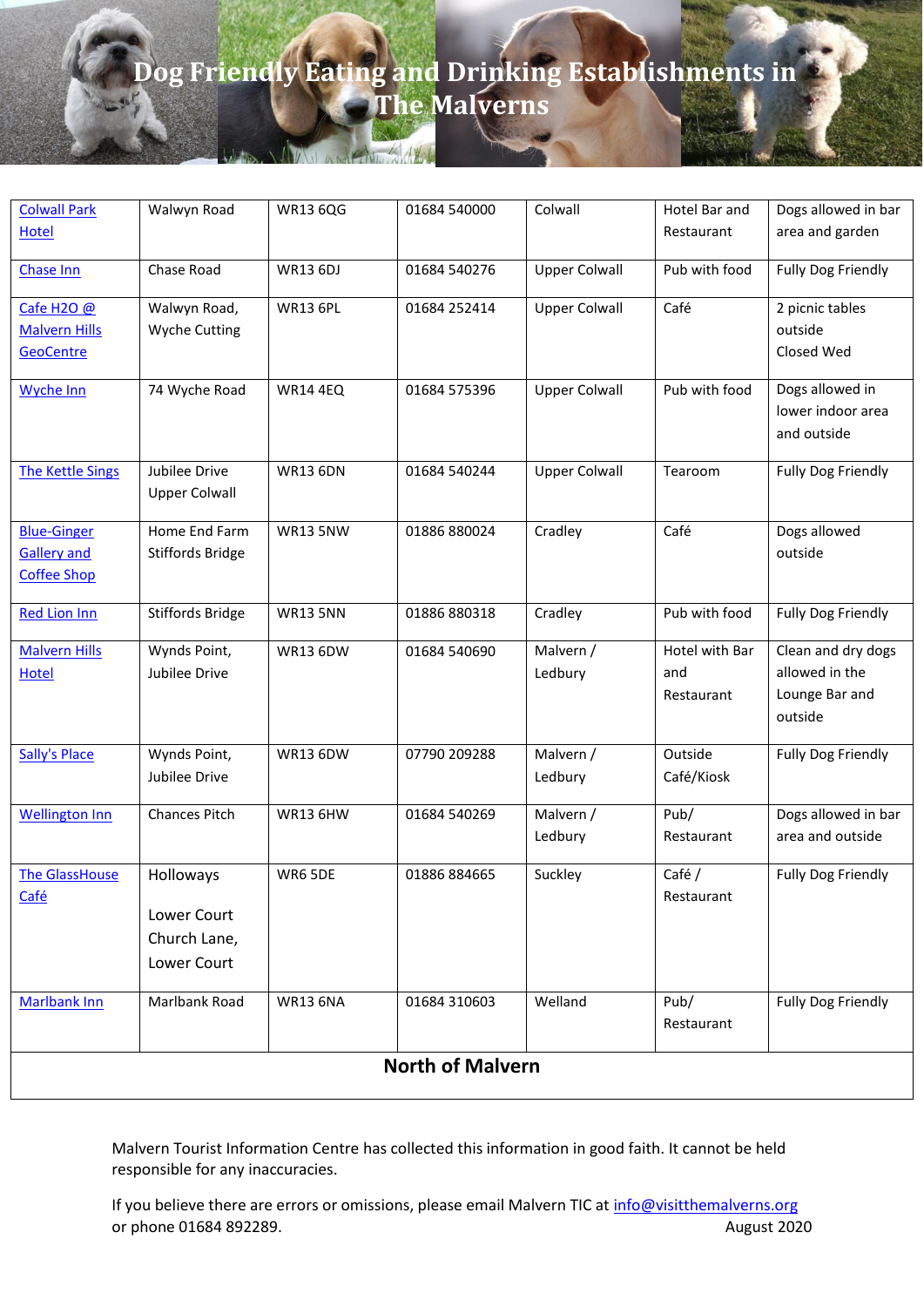| <b>Bear &amp; Ragged</b>            | <b>Bransford</b>               | WR6 5JH         | 01886 833399 | Bransford                             | Pub /                 | Dogs allowed in bar                                                                  |
|-------------------------------------|--------------------------------|-----------------|--------------|---------------------------------------|-----------------------|--------------------------------------------------------------------------------------|
| <b>Staff</b>                        |                                |                 |              |                                       | Restaurant            | area and outside                                                                     |
| Fold Eco-Café                       | New House Farm                 | WR6 5JB         | 01886 833112 | <b>Bransford</b>                      | Café                  | Dogs allowed<br>outside                                                              |
| <b>Old Bush</b>                     | Callow End                     | WR2 4TE         | 01905 830792 | Callow End                            | Pub with food         | Dogs allowed in bar<br>area and outside                                              |
| <b>Crown Inn</b>                    | 66 Main Road                   | WR5 3JF         | 01905 820318 | Kempsey                               | Pub                   | Fully Dog Friendly                                                                   |
| The Talbot Inn at<br><b>Kempsey</b> | 87 Main Road                   | WR5 3NA         | 01905 828473 | Kempsey                               | Pub with food         | Dogs allowed in bar<br>area                                                          |
| <b>Walter De</b><br>Cantelupe       | Main Road                      | WR53NA          | 01905 820572 | Kempsey                               | Pub/<br>Restaurant    | Fully Dog Friendly                                                                   |
| The Anchor Inn                      | 69 Main Road                   | WR5 3NB         | 01905 820200 | Kempsey                               | Pub/<br>Restaurant    | Fully Dog Friendly                                                                   |
| <b>Royal Oak</b>                    | Kinnersley                     | WR8 9JR         | 01905 371482 | Kinnersley                            | Pub/<br>Restaurant    | Dogs allowed in bar<br>area and on patio                                             |
| <b>Royal Oak</b>                    | Leigh Sinton                   | <b>WR13 5DZ</b> | 01886 832664 | Leigh Sinton                          | Pub                   | Fully Dog Friendly                                                                   |
| The Fox and<br><b>Hounds</b>        | Lulsley                        | WR65QT          | 01886 821228 | Lulsley                               | Pub with food         | Dogs allowed in bar<br>area, lounge and<br>outside                                   |
| Crown                               | 21 Malvern Road                | WR2 4LE         | 01905 831272 | Malvern /<br>Worcester                | Pub with food         | Dog Friendly area<br>inside, everywhere<br>outside                                   |
| The Swan Inn                        | <b>Worcester Road</b>          | <b>WR13 5AY</b> | 01886 832224 | Newland                               | Pub $/$<br>Restaurant | <b>Fully Dog Friendly</b><br>*changes due to<br>Covid - only outside<br>and bar area |
| <b>Red Lion</b>                     | 45 The Village                 | WR2 4QT         | 01905 830934 | Powick                                | Pub                   | Fully Dog Friendly                                                                   |
| <b>The Three Nuns</b>               | Collett's Green<br>Road, Worcs | WR2 4SB         | 01905 830442 | Powick                                | Pub with food         | Dogs allowed in bar<br>area and outside                                              |
| The Talbot                          | Knightwick                     | WR6 5PH         | 01886 821235 | Malvern/Worc/<br><b>Tenbury Wells</b> | Pub with food         | Fully Dog Friendly                                                                   |

Malvern Tourist Information Centre has collected this information in good faith. It cannot be held responsible for any inaccuracies.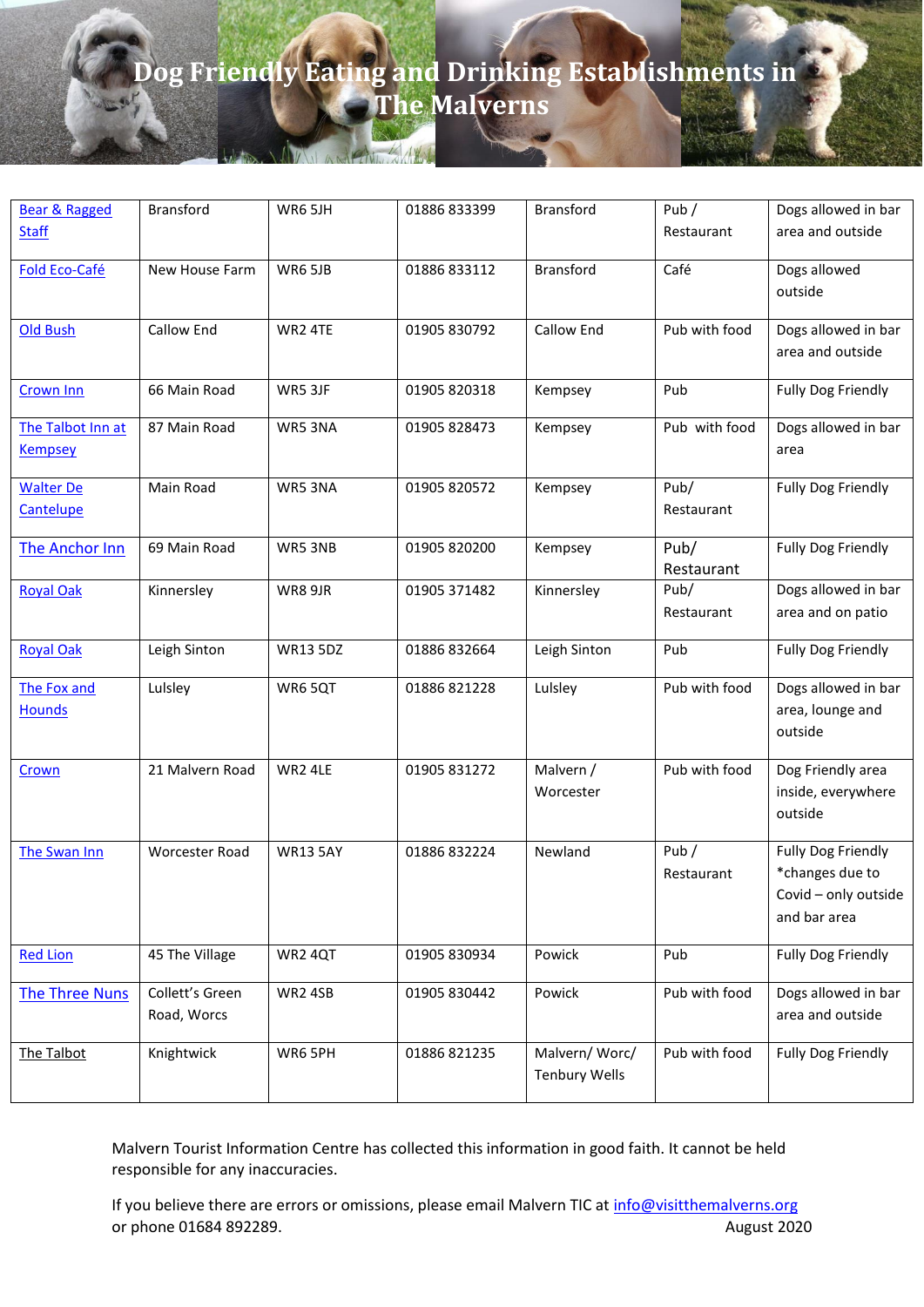| Rose & Crown                                              | 25 Church Lane,                            | <b>WR8 9JQ</b>  | 01905 371249                    | Severn Stoke                | Pub with food      | <b>Fully Dog Friendly</b>                                             |  |  |  |  |
|-----------------------------------------------------------|--------------------------------------------|-----------------|---------------------------------|-----------------------------|--------------------|-----------------------------------------------------------------------|--|--|--|--|
|                                                           | Severn Stoke                               |                 |                                 |                             |                    |                                                                       |  |  |  |  |
| <b>South of Malvern</b>                                   |                                            |                 |                                 |                             |                    |                                                                       |  |  |  |  |
| Duke Of York                                              | <b>Rye Street</b>                          | <b>WR13 6JQ</b> | 01684 833449                    | Berrow                      | Pub with food      | Dogs in bar area<br>and outside                                       |  |  |  |  |
| <b>Farmers Arms</b>                                       | <b>Birts Street</b>                        | <b>WR13 6AP</b> | 01684 833308                    | Birtsmorton                 | Pub with food      | <b>Fully Dog Friendly</b>                                             |  |  |  |  |
| <b>Plume Of</b><br><b>Feathers</b>                        | Gloucester Road                            | <b>WR13 6JB</b> | 01684 833554                    | Castlemorton                | Pub with food      | Fully Dog Friendly,<br>one dog per person                             |  |  |  |  |
| <b>Robin Hood Inn</b>                                     | Gloucester Road                            | <b>WR13 6BS</b> | 01684 833212                    | Castlemorton                | Pub with food      | Dogs allowed in bar<br>area and outside                               |  |  |  |  |
| <b>Three Kings Inn</b>                                    | <b>Hanley Castle</b>                       | WR8 OBL         | 01684 592686                    | <b>Hanley Castle</b>        | Pub                | <b>Fully Dog Friendly</b>                                             |  |  |  |  |
| <b>Swan Inn</b>                                           | Hanley Swan                                | WR8 OEA         | 01684 311870                    | Hanley Swan                 | Pub/<br>Restaurant | Dogs allowed in bar<br>area, an area of the<br>restaurant &<br>garden |  |  |  |  |
| <b>Railway Inn</b>                                        | <b>Station Road</b>                        | GL20 6EY        | 01684 592225                    | Ripple                      | Pub with food      | Dogs allowed in bar<br>area and outside                               |  |  |  |  |
| The Inn at<br>Welland                                     | Hook Bank,<br>Welland                      | <b>WR13 6LN</b> | 01684 592317                    | Welland                     | Pub/<br>Restaurant | Special Dog friendly<br>area inside and<br>everywhere outside         |  |  |  |  |
|                                                           |                                            |                 |                                 |                             |                    |                                                                       |  |  |  |  |
|                                                           |                                            |                 | In and Around Upton Upon Severn |                             |                    |                                                                       |  |  |  |  |
| <b>Henrys Coffee</b><br><b>Shop Antiques</b><br>and Books | 22 High Street,<br>Corner Of New<br>Street | WR8 OHB         | 01684 438300                    | <b>Upton Upon</b><br>Severn | Café               | Dogs are allowed<br>on the ground<br>floor                            |  |  |  |  |
| Minnie's Tea<br>Rooms                                     | 4 Old Street                               | WR8 OHA         | 01684 491754                    | <b>Upton Upon</b><br>Severn | Café               | Fully Dog Friendly                                                    |  |  |  |  |
| <b>The Shack</b>                                          | 8 New Street                               | WR8 OHR         | 01684 438228                    | <b>Upton Upon</b><br>Severn | Café               | Fully Dog Friendly                                                    |  |  |  |  |
| <b>The Bell House</b><br><b>Coffee Shop</b>               | 9 New Street                               | WR8 OHP         | 01684 438255                    | <b>Upton Upon</b><br>Severn | Café               | Fully Dog Friendly                                                    |  |  |  |  |

Malvern Tourist Information Centre has collected this information in good faith. It cannot be held responsible for any inaccuracies.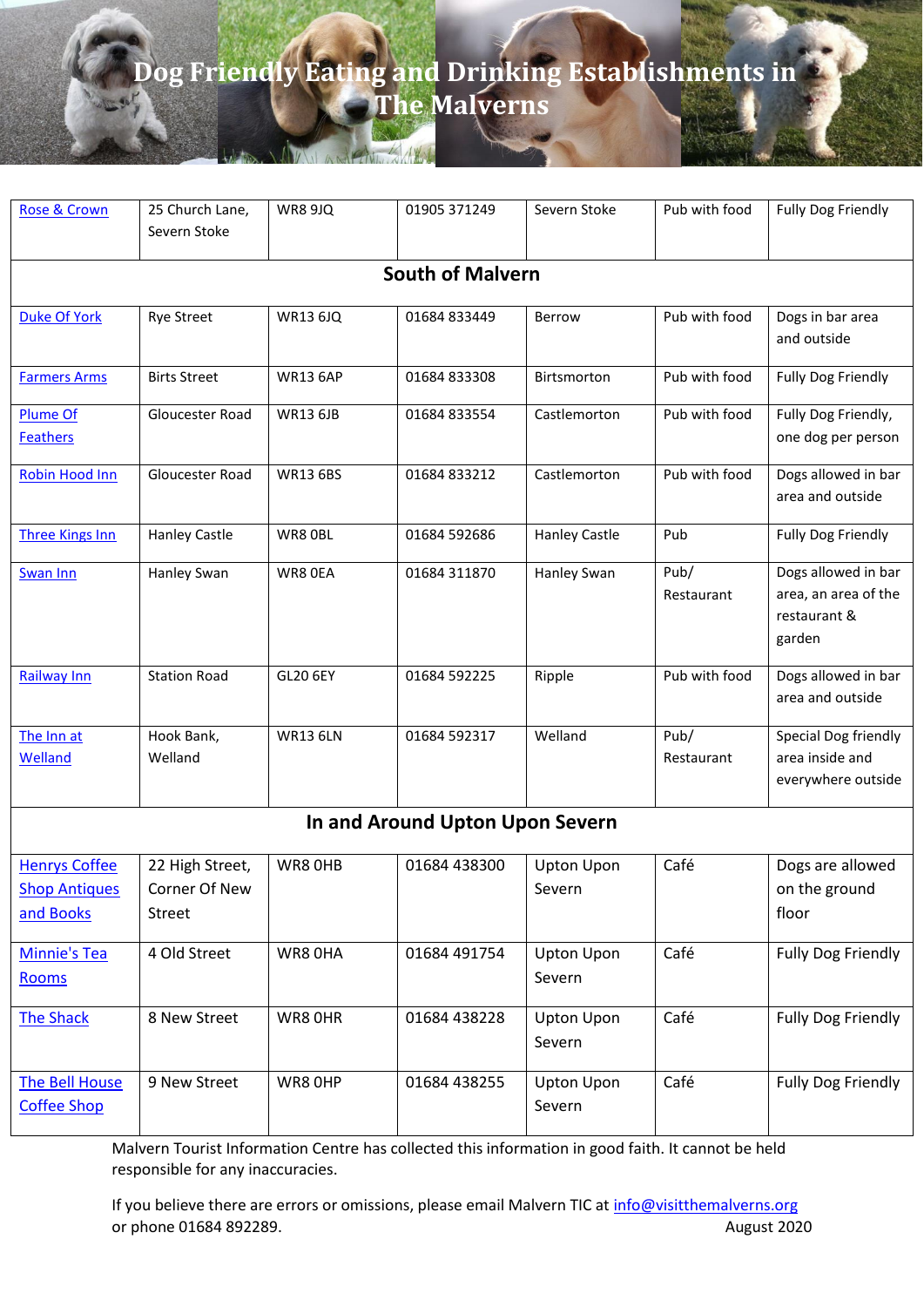| <b>The Old Stables</b>                                               | Bridge House,             | WR8 OHG | 01684 591580 | <b>Upton Upon</b>           | Café                       | <b>Fully Dog Friendly</b>                                       |
|----------------------------------------------------------------------|---------------------------|---------|--------------|-----------------------------|----------------------------|-----------------------------------------------------------------|
| <b>Tea Rooms</b>                                                     | Waterside                 |         |              | Severn                      |                            |                                                                 |
| <b>Clives Fruit</b><br>Farm                                          | <b>Upper Hook</b><br>Road | WR8 0SA | 01684 592664 | <b>Upton Upon</b><br>Severn | Café                       | Dogs allowed<br>outside (and<br>inside in the<br>winter months) |
| <b>The Boathouse</b>                                                 | Waterside                 | WR8 OHG | 01684 438161 | <b>Upton Upon</b><br>Severn | <b>Tapas</b><br>Restaurant | Dogs allowed on<br>ground floor and<br>outside tables           |
| Ye Olde Anchor<br>Inn                                                | 5 High Street             | WR8 0HQ | 01684 593735 | <b>Upton Upon</b><br>Severn | Pub with<br>food           | Dogs allowed in<br>bar area and<br>outside                      |
| Drum &<br><b>Monkey</b>                                              | Newbridge<br>Green        | WR80QP  | 01684 592758 | <b>Upton Upon</b><br>Severn | Pub with<br>food           | <b>Fully Dog Friendly</b>                                       |
| The Blue Bell at<br>Ryall                                            | <b>Ryall Grove</b>        | WR8 OPP | 01684 594624 | <b>Upton Upon</b><br>Severn | Pub with<br>food           | Dogs allowed in<br>part of the dining<br>room and bar<br>area   |
| <b>The</b><br><b>Wheelhouse</b><br>Marina Bar &<br><b>Restaurant</b> | <b>Upton Marina</b>       | WR8 OPB | 01684 594224 | <b>Upton Upon</b><br>Severn | Restaurant                 | Dogs allowed in<br>bar area and<br>outside                      |
| The Plough Inn                                                       | East Waterside            | WR8 OJN | 01684 591198 | <b>Upton Upon</b><br>Severn | Pub                        | Fully Dog Friendly                                              |
| <b>The Swan Hotel</b>                                                | Waterside                 | WR8 OJD | 01684 594948 | <b>Upton Upon</b><br>Severn | Hotel/Pub<br>with food     | <b>Fully Dog Friendly</b>                                       |
| <b>Little Upton</b><br><b>Muggery</b>                                | 58 Old Street             | WR8 OHW | 01684 593620 | <b>Upton Upon</b><br>Severn | Pub with<br>food           | <b>Fully Dog Friendly</b>                                       |
| <b>Mojitos</b>                                                       | 13A High Street           | WR8 OHJ | 01684 593888 | <b>Upton Upon</b><br>Severn | Bar and<br>Pizzeria        | <b>Fully Dog Friendly</b>                                       |

Malvern Tourist Information Centre has collected this information in good faith. It cannot be held responsible for any inaccuracies.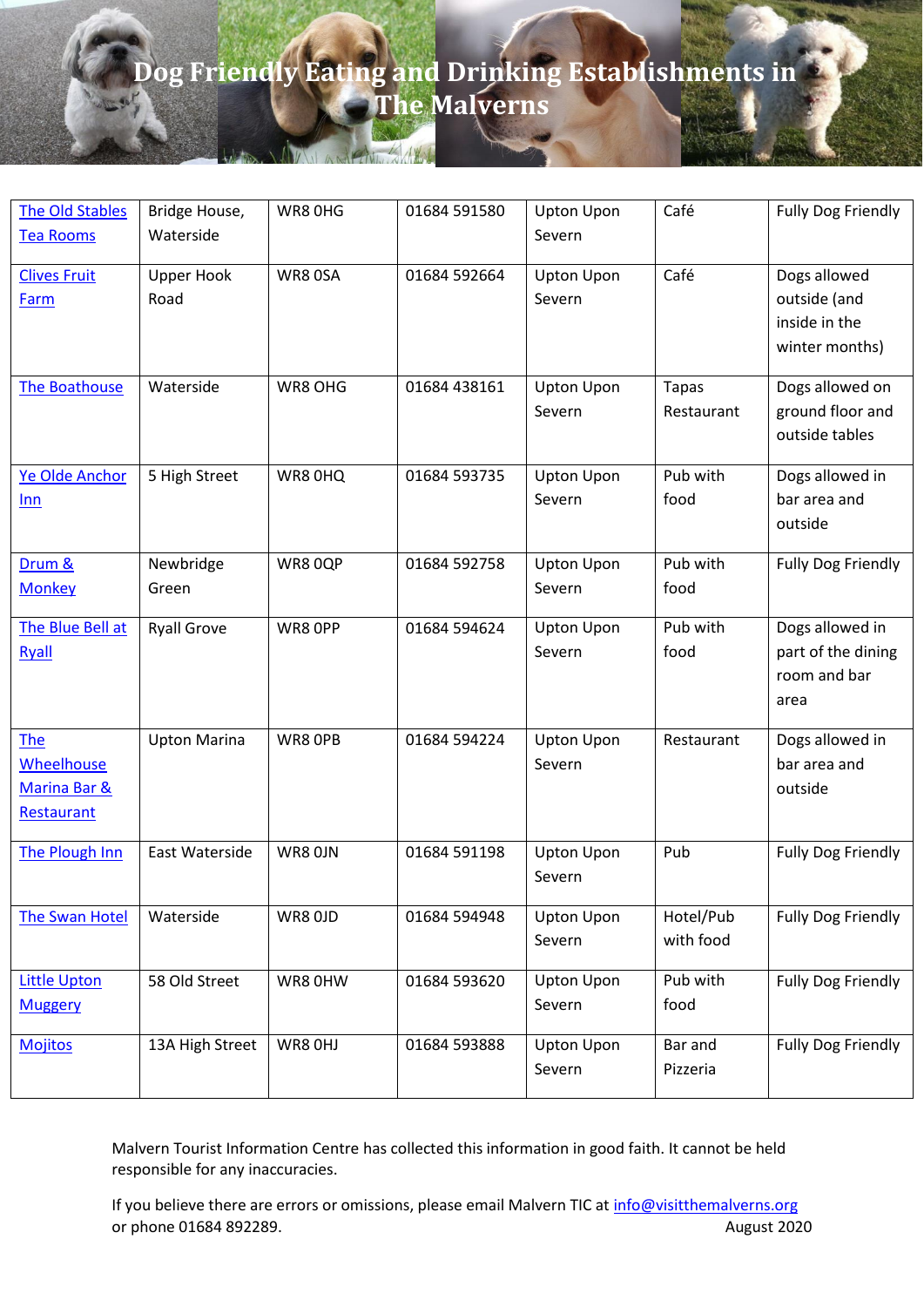| The White Lion         | 21 High Street      | WR8 OHJ         | 01684 592551                         | <b>Upton Upon</b>    | Hotel      | Dogs allowed in           |
|------------------------|---------------------|-----------------|--------------------------------------|----------------------|------------|---------------------------|
| <b>Hotel</b>           |                     |                 |                                      | Severn               | Restaurant | bar area, lounge          |
|                        |                     |                 |                                      |                      | and Bar    | and outside               |
|                        |                     |                 |                                      |                      |            |                           |
| The Kings Head         | High Street,        | WR8 OHF         | 01684 437050                         | <b>Upton Upon</b>    | Pub with   | Dogs allowed in           |
|                        | Riverside           |                 |                                      | Severn               | food       | bar area and              |
|                        |                     |                 |                                      |                      |            | outside                   |
| The Butchers           | Lime Street         | <b>GL19 4NX</b> | 01452 840381                         | Eldersfield          | Pub/       | Dogs allowed in           |
| <u>Arms</u>            |                     |                 |                                      |                      | Restaurant | bar area and              |
|                        |                     |                 |                                      |                      |            | outside                   |
|                        |                     |                 |                                      |                      |            |                           |
| The Jockey Inn         | Pershore Road,      | WR8 9DQ         | 01684 592153                         | Earls Croome         | Pub/       | Dogs allowed in           |
|                        | Baughton            |                 |                                      |                      |            | bar area and              |
|                        |                     |                 |                                      |                      | Restaurant | outside                   |
|                        |                     |                 |                                      |                      |            |                           |
| The Oak Inn            | Worcester Road      | WR7 4NW         | 01905 381631                         | Upton                | Pub with   | <b>Fully Dog Friendly</b> |
|                        |                     |                 |                                      | Snodsbury            | food       |                           |
| The Hunters Inn        | Buckbury,           | <b>GL20 6AR</b> | 01684 833388                         | Longdon              | Pub with   | Dogs allowed in           |
|                        |                     |                 |                                      |                      | food       | bar area and              |
|                        |                     |                 |                                      |                      |            | outside                   |
|                        |                     |                 |                                      |                      |            |                           |
|                        |                     |                 | <b>Tenbury Wells and Teme Valley</b> |                      |            |                           |
| Pembroke               | <b>Cross Street</b> | <b>WR15 8EQ</b> | 01584 810301                         | <b>Tenbury Wells</b> | Pub/       | Dogs allowed in           |
| <b>House</b>           |                     |                 |                                      |                      | Restaurant | garden. Dogs              |
|                        |                     |                 |                                      |                      |            | allowed inside            |
|                        |                     |                 |                                      |                      |            | pub Tues & Sun            |
|                        |                     |                 |                                      |                      |            | 4pm-close                 |
|                        |                     |                 |                                      |                      |            |                           |
| <b>Spotty Dog Café</b> | 39-41 Teme          | WR15 8AE        | 07740 111318                         | Tenbury Wells        | Café       | <b>Fully Dog Friendly</b> |
| and Gallery            | <b>Street</b>       |                 |                                      |                      |            |                           |
| <b>Tabs Tea Room</b>   | 46 Teme Street      | <b>WR15 8AA</b> | 01584 811712                         | <b>Tenbury Wells</b> | Café/      | Dog friendly              |
|                        |                     |                 |                                      |                      | Restaurant | outside, only             |
|                        |                     |                 |                                      |                      |            | small dogs inside         |
|                        |                     |                 |                                      |                      |            | (due to space)            |
|                        |                     |                 |                                      |                      |            |                           |

Malvern Tourist Information Centre has collected this information in good faith. It cannot be held responsible for any inaccuracies.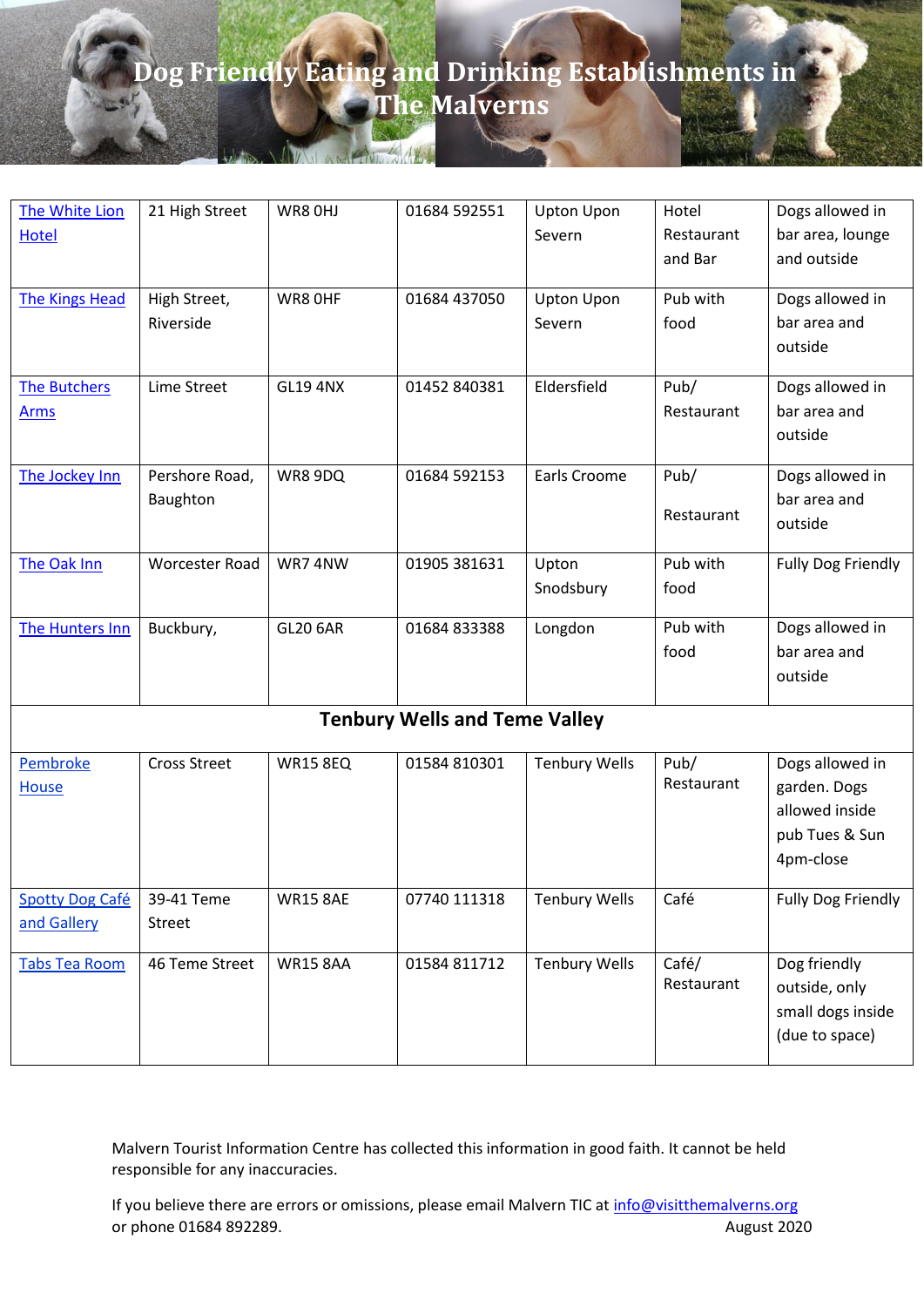| The Fountain<br>Inn                | Oldwood,<br><b>Tenbury Wells</b>            | <b>WR15 8TB</b> | 01584 810701 | <b>Tenbury Wells</b>  | Pub/<br>Restaurant | Dogs allowed<br>outside and dog<br>area inside           |  |  |  |  |
|------------------------------------|---------------------------------------------|-----------------|--------------|-----------------------|--------------------|----------------------------------------------------------|--|--|--|--|
| <b>The Market</b><br><b>Tavern</b> | Market Tavern<br>Market Square              | <b>WR15 8BL</b> | 01584 810982 | <b>Tenbury Wells</b>  | Pub/<br>Restaurant | Dogs allowed in<br>bar area                              |  |  |  |  |
| <b>The Peacock</b><br>Inn          | Worcester<br>Road, Boraston                 | <b>WR15 8LL</b> | 0843 5065444 | <b>Tenbury Wells</b>  | Pub/<br>Restaurant | Dogs allowed in<br>bar area                              |  |  |  |  |
| The Rose and<br>Crown              | <b>Boraston Lane</b>                        | <b>WR15 8HA</b> | 01584 811336 | <b>Tenbury Wells</b>  | Pub/<br>Restaurant | <b>Fully Dog Friendly</b>                                |  |  |  |  |
|                                    | <b>Wider Teme Valley</b>                    |                 |              |                       |                    |                                                          |  |  |  |  |
| The Lenchford<br>Inn               | <b>Stourport Road</b>                       | WR6 6TB         | 01905 620229 | Shrawley              | Pub/<br>Restaurant | Dogs allowed in<br>lounge, bar and<br>garden             |  |  |  |  |
| <b>The Dewdrop</b><br>Inn          | Bell Lane,<br>Lower<br><b>Broadheath</b>    | WR2 6RR         | 01905 640012 | <b>Broadheath</b>     | Pub/<br>Restaurant | Dog Friendly area<br>inside and outside                  |  |  |  |  |
| The Bell Inn                       | Martley Road,<br>Lower<br><b>Broadheath</b> | <b>WR2 6QG</b>  | 01905 640220 | Broadheath            | Pub/<br>Restaurant | Fully Dog Friendly                                       |  |  |  |  |
| The Lion Inn &<br>Restaurant       | 1 The Village                               | WR6 6DH         | 01886 812975 | Clifton-Upon-<br>Teme | Pub/<br>Restaurant | Dogs allowed in<br>the bar area and<br>outside           |  |  |  |  |
| The Garden Tea<br><b>Rooms</b>     | <b>Witley Court</b><br>Gardens              | WR6 6JT         | 01299 896016 | <b>Great Witley</b>   | Café               | Dogs allowed in<br>conservatory and<br>garden            |  |  |  |  |
| <b>The Baiting</b><br><b>House</b> | Upper Sapey,<br>Worcester                   | WR6 6XT         | 01886 853201 | <b>Upper Sapey</b>    | Pub/<br>Restaurant | Dogs allowed in<br>bar and an area of<br>the dining area |  |  |  |  |

Malvern Tourist Information Centre has collected this information in good faith. It cannot be held responsible for any inaccuracies.